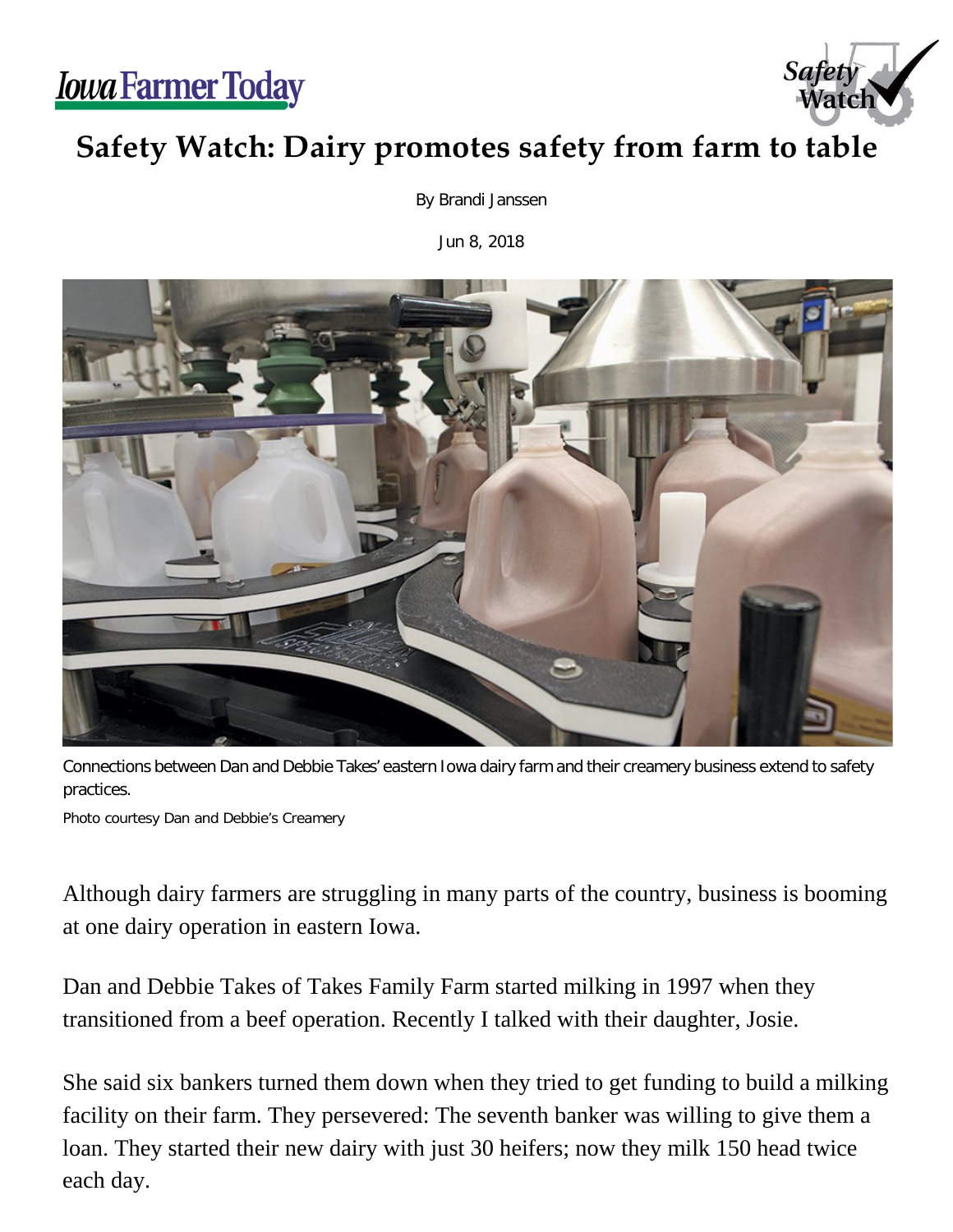It wasn't long before they had other enterprises in mind. The family was interested in adding a creamery to process their milk into sellable products, but during the first 10 years of milking, their six children were young and life was hectic.

Finally, in 2013, they purchased a building in downtown Ely, Iowa, renovating it between the morning and evening milking times. In 2016, Dan and Debbie's Creamery opened, selling fresh cheese curds, bottled milk and ice cream in their first year.

Josie, who manages all of the creamery operations and sales and marketing, pointed out that farmers often live "day to day," responding to unpredictable changes in the weather and marketing. But the creamery requires the family to have a different "business mindset" and plan farther ahead to manage their inventory.

The connections between the farm and the creamery extend to safety practices. Josie explained that in a food-processing business, cleanliness and food safety are extremely important. They use chemical cleaners for their equipment that can be hazardous to their workers.



Photo courtesy Dan and Debbie's Creamery

The family deliberately selected a chemical vendor that also provided safety resources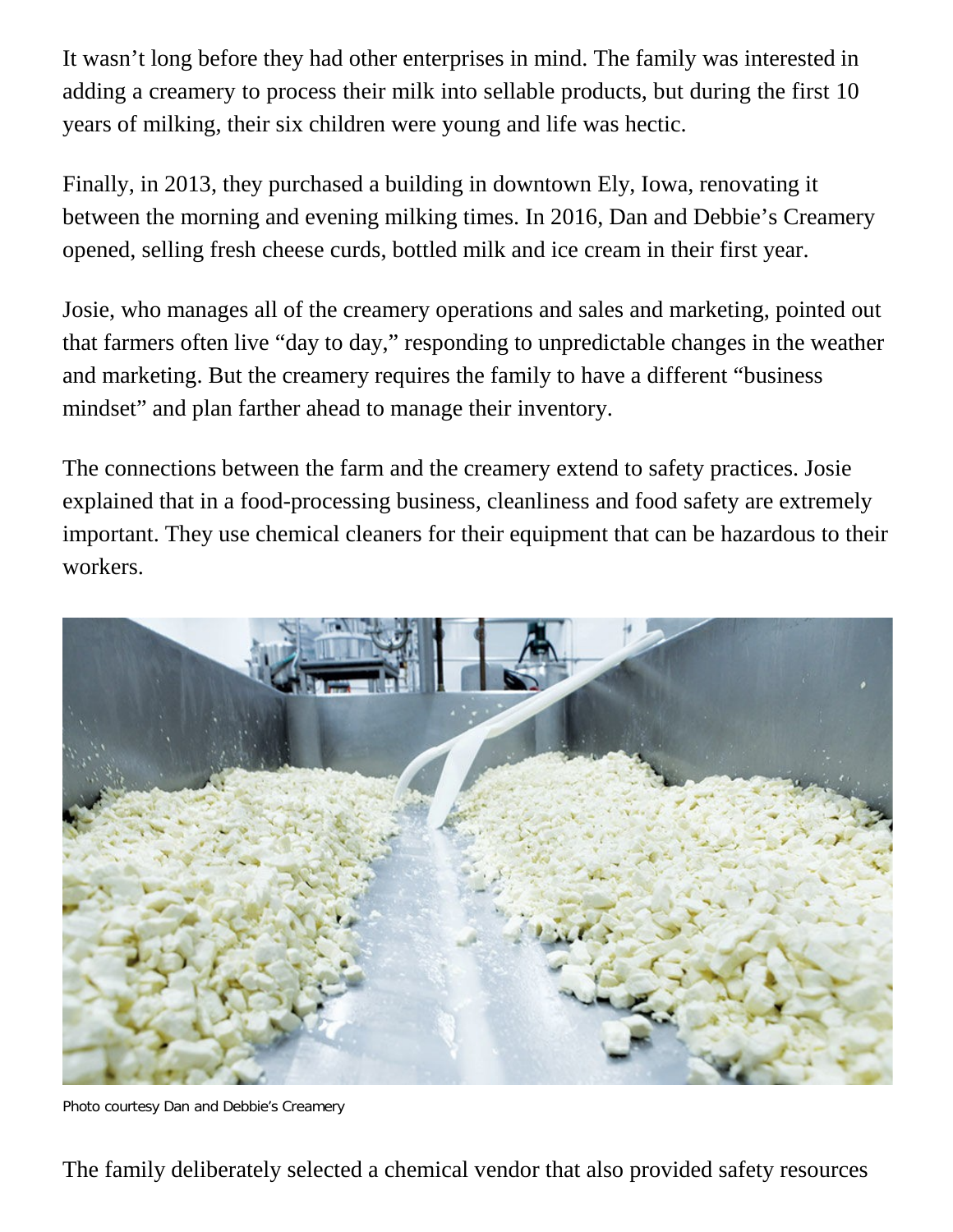for the creamery employees. These include signs, standard operating procedures and detailed instructions on how to use the products safely. This safety mindset has carried over to the farm, and now the family also looks for equipment and seed vendors who will also provide safety resources for the business.

Josie notes, "Many companies provide these resources to their customers when you buy their product, but people might not know that."

For the Takes family, who didn't have a large budget for safety materials and training, using their vendors as a resource has filled an important gap.

Ensuring a safe working environment is critical to the family's business success. Parents Dan and Debbie, as well as four of their six children, are currently involved in the management of the creamery and farm. Dan and Debbie and son Tyler are full time on the farm, though Debbie comes to the creamery to make ice cream between milking times. Dustin is a firefighter in Cedar Rapids, but also manages the production facility and helps with farm work. Another son, Riley, drives distribution routes to restaurants and business.

Josie says, "We all really count on each other, and two business would suffer if anyone got hurt."

Josie also points out that because the family handles each gallon of milk from the cow to the final point of sale, their farm and business practices are visible to their customers. They are highly attentive to food and employee safety because they sell their products to their neighbors and at retailers in their area. Unsafe working conditions would be damaging for their business in their small community.

The Takes family's commitment to safety even extends beyond the farm. In their monthly newsletters to their regular customers, Josie always includes a note about roadway safety in the spring and fall. She realizes that many of their customers are not from farm backgrounds and may be impatient with slow-moving vehicles.

The Takes family has plans for future expansions, including new products that will make use of the skim milk leftover after they make butter and ice cream.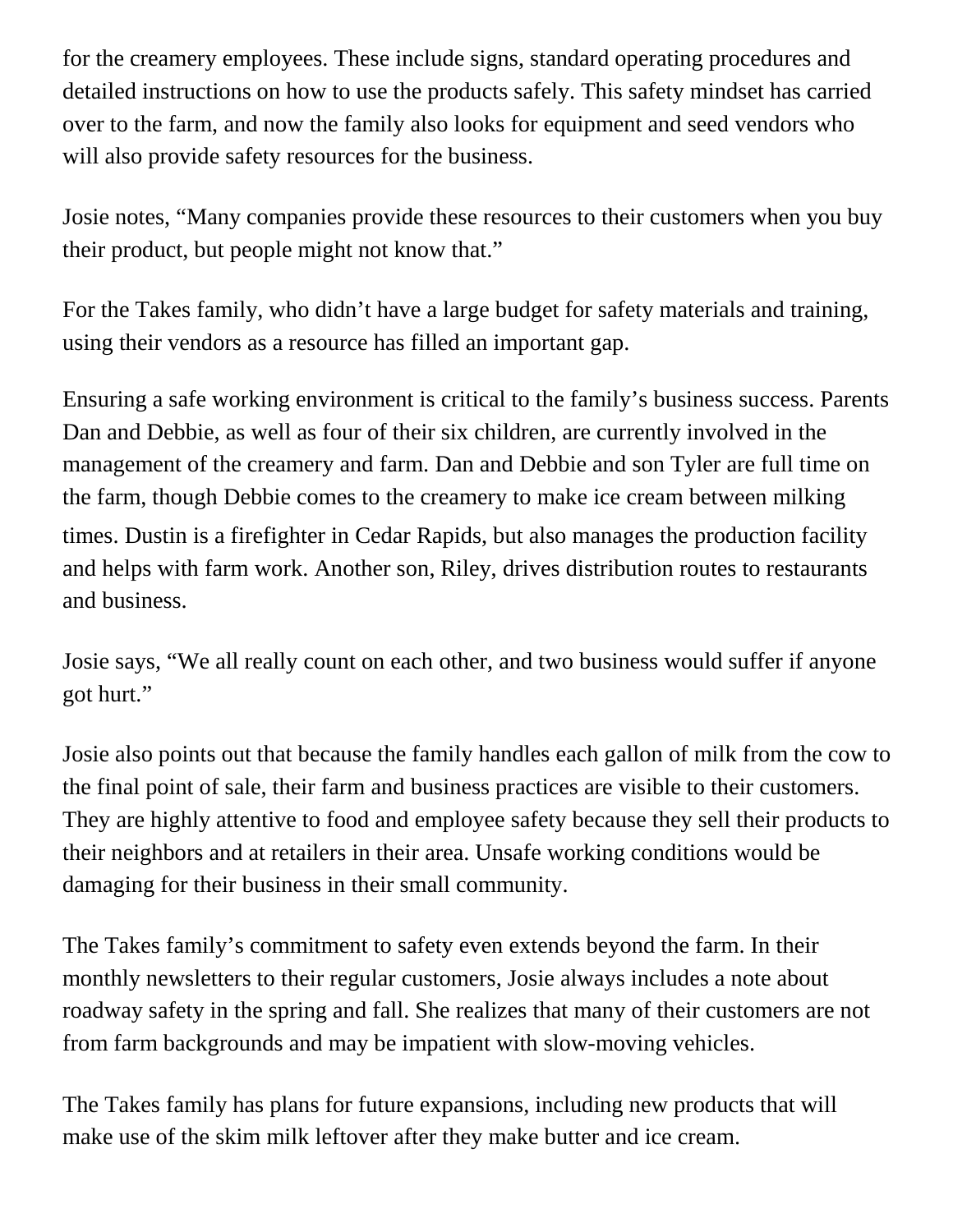They also want to get their customers more familiar with the dairy side of the business. They already offer tours of the creamery, with viewing windows over the production area so that you can watch as they make ice cream and cheese. Next, they plan to offer tours of the milking operation.

Josie points out how that plan has made them again rethink safety on the farm. For example, they need to fence off a manure pit and make some upgrades before they can invite the public to the farm.



Photo courtesy Dan and Debbie's Creamery

Josie says they are also thinking about how to reinforce to visitors that it is a working farm — with moving equipment and large livestock. She knows that people who haven't been around farming may be unaware of the hazards.

She says, "We want them to experience the farm, but we want to make sure that no one ever gets hurt."